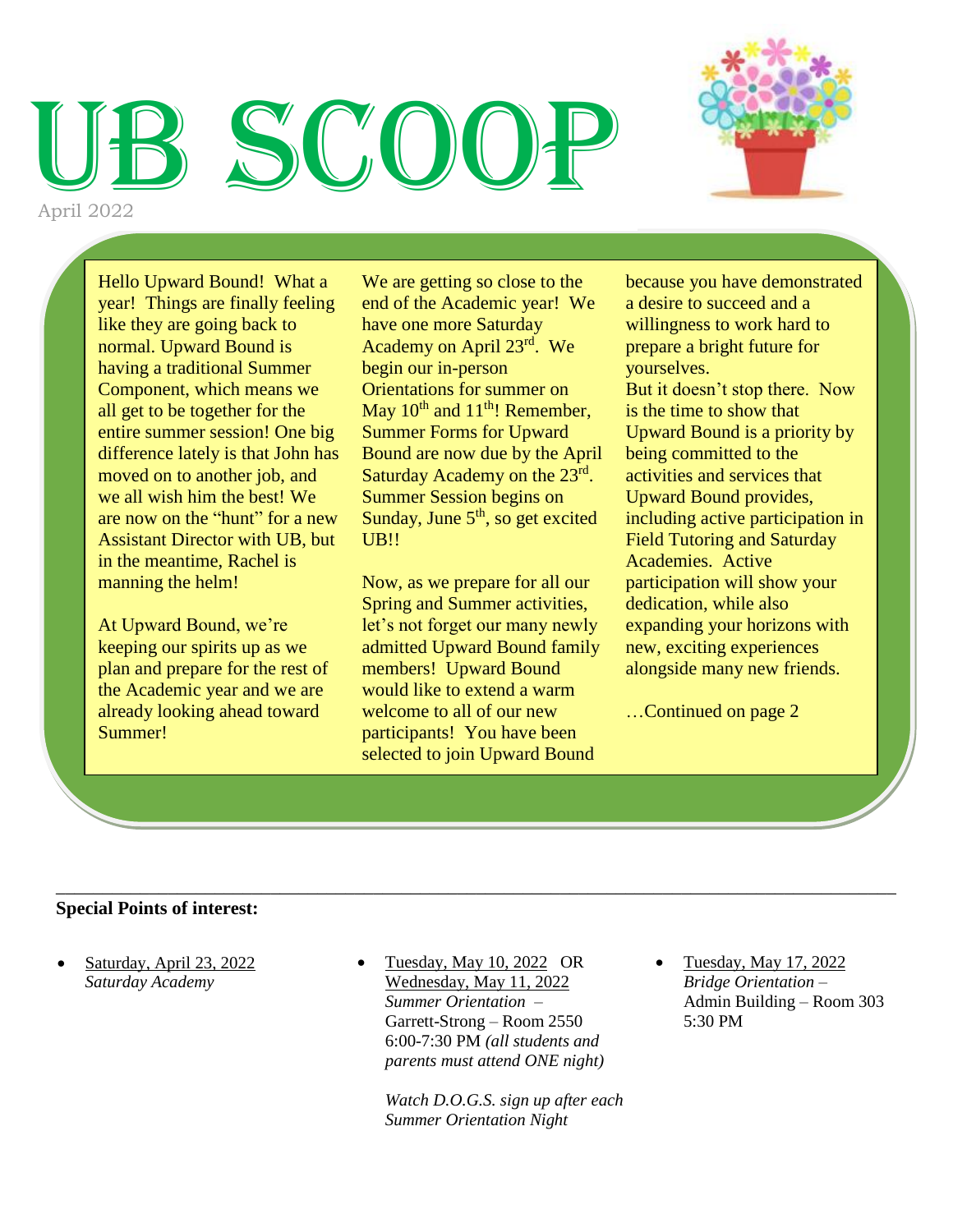# In this Issue:

| <b>UB</b> Checklist                 | 2   |
|-------------------------------------|-----|
| Things to know<br>for summer        | 3   |
| Watch D.O.G.S.                      | 3   |
| <b>Summer Orientation</b>           | 4   |
| <b>Bridge Summer</b><br>Orientation | 4   |
| <b>IMPORTANT UPDATES</b>            | 4   |
| <b>Summer Calendar</b>              | 5-6 |
|                                     |     |

## **2021-2022 Yearly Upward Bound Checklist**

It is important to always make note of upcoming due dates and deadlines. This especially applies to your Upward Bound Student Checklist. Each grade has their own list of tasks to complete by the end of the academic year in May, with the exception of newly admitted students. If you were just admitted to Upward Bound this year, don't worry, you do not have a Checklist yet.  $\odot$  All checklists for seasoned UBers are on Canvas. <https://nwmissouri.instructure.com/login/canvas>

If you have not logged in for a while and you must reset your password, use this link<https://nwpass.nwmissouri.edu/pm/>and click on "Change Password". If you do not remember your password, click on "Reset Password". Finally, if you need additional help, call the Northwest Helpdesk at **660-562-1634.**

Once you have logged in to Canvas, you will see the main screen, or Dashboard, for your Checklist (class). This main page will show you all assignments for your Checklist, as well as dates that each is due. If you would like to see your progress, click on "Grades" on the left-hand side of the screen. This will show you what has been turned in and what has been "graded".

If you have any questions about completing your Checklists, please contact Rachel.

#### …Continued from Page 1.

Upward Bound is committed to providing the necessary resources for your success, so with those resources, your dedication, and your desire to succeed, you will go far in achieving your goals. As our new Upward Bound students prepare for the journey ahead, we have to remember that Upward Bound families also devote energy and make sacrifices for their child's success. We very much understand and respect the sacrifices being made so students get the best opportunities. There may be trying times for our students, when they may potentially feel overwhelmed or may be dealing with difficulties. If these experiences are seen as growth opportunities and our families can offer support, this can go a long way to helping participants improve themselves on an academic as well as a personal level. Open communication and support is key to ensuring student success both at home and through Upward Bound.

All of our newest Upward Bound members are listed below. Let's welcome and celebrate them as they embark on the journey toward college! Opportunities await! Welcome to Upward Bound!

Brandon Baker Stanberry Steven Carlson Nodaway Holt Maranda Evans Stanberry Adisyn Frame West Nodaway Nevaeh Halvin Maryville **Jaymes Herron** Rock Port Jencie James Stanberry Kaiden Keough Stanberry Ireland McKenzie West Nodaway

Trinity Olson Nodaway Holt Makaila Pruett Rock Port Hannah Stevens Stanberry Wyatt Taylor Stanberry Emma Viets Tarkio Karlie Wharton King City Isabella White Maryville Payton Williams Stanberry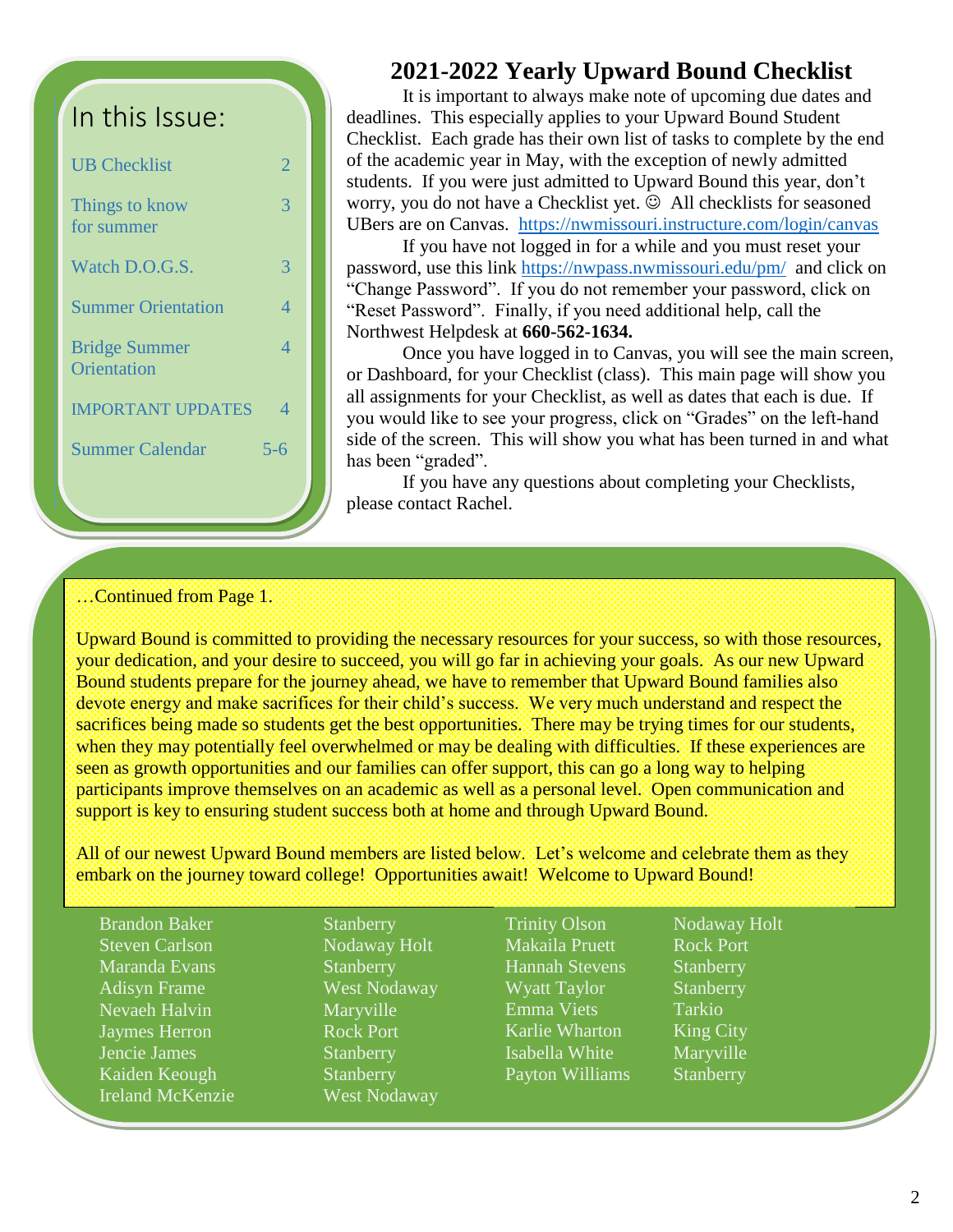# Things to know for summer!

In order to help our summer to run more smoothly, there are a couple of things that we would like to remind students about. Please read ahead carefully.

1. All summer forms are available on the Upward Bound website. Forms can be found via this link: <http://www.nwmissouri.edu/trio/upwardbound/Forms.htm>

Please note: all forms are due by **APRIL 23, 2022**. If forms are not turned in by April 23, Upward Bound must assume that the student will not be participating in the summer component unless prior communication has occurred. If you are unable to print these documents at home, ask your School Counselor to print them for you, OR you can contact Rachel to have a packet of forms mailed to you.

2. Absences during the summer session must be reported before summer begins. This is done in your summer forms packet. Any additional absences must be reported at least 1 week prior to the time you will be absent during the summer. Deduction of stipend and a Student Incident Report will occur if this process is not followed.

It is very difficult to plan for summer activities and expenditures if students are constantly coming and going without us having prior knowledge of those absences. We understand that things come up that you may not currently be aware of. Communication is a definite must in these cases. Students will need to speak with John IN PERSON (not via text) if an unexpected absence will occur.

3. Due to the success of our non-caffeine habit the past several summers, Upward Bound will again provide reuseable water bottles for student use during the summer in order to promote hydration and healthy nutritional habits. Students may use a personal water bottle if they choose. Soft drinks (soda, pop, energy drinks, etc.) and coffee will not be allowed during academic hours or during on-campus meals. Many students stated during the summer that they felt better and didn't even miss caffeine after maybe a week. We are excited to continue healthy habits this summer!



# WATCH D.O.G.S.

Upward Bound invites Watch D.O.G.S. (Dads of Great Students), including fathers, grandfathers, uncles, or other father figures, to volunteer at least one full day with Upward Bound during the virtual portion of our summer component. Watch D.O.G.S. is an innovative father involvement, educational initiative of the National Center for Fathering. There are two primary goals of the worldwide Watch D.O.G.S.

program:

- 1. To provide positive male role models for the students, demonstrating by their presence that education is important.
- 2. To provide extra sets of eyes and ears to enhance school security and reduce bullying.

It has been shown that fathers and father figures in the classroom can have a tremendously positive impact on the educational process! This year, to ensure proper mitigation related to COVID, all Watch D.O.G.S. will participate with Upward Bound virtually. Students will be utilizing Zoom to attend Upward Bound class for part of the summer, and we encourage fathers and father figures to join in on the virtual fun! Attend virtual classes with your student to see what a great experience they are able to enjoy. While at Upward Bound, Watch D.O.G.S. can be actively engaged with not only their own student(s), but other students as well.

Any father-figure who is interested in participating in Watch D.O.G.S. this summer is invited to sign up during one of our two Summer Orientation Meetings scheduled for Tuesday, May 10 or Wednesday, May 11, 2022 at 6:00-7:30 PM.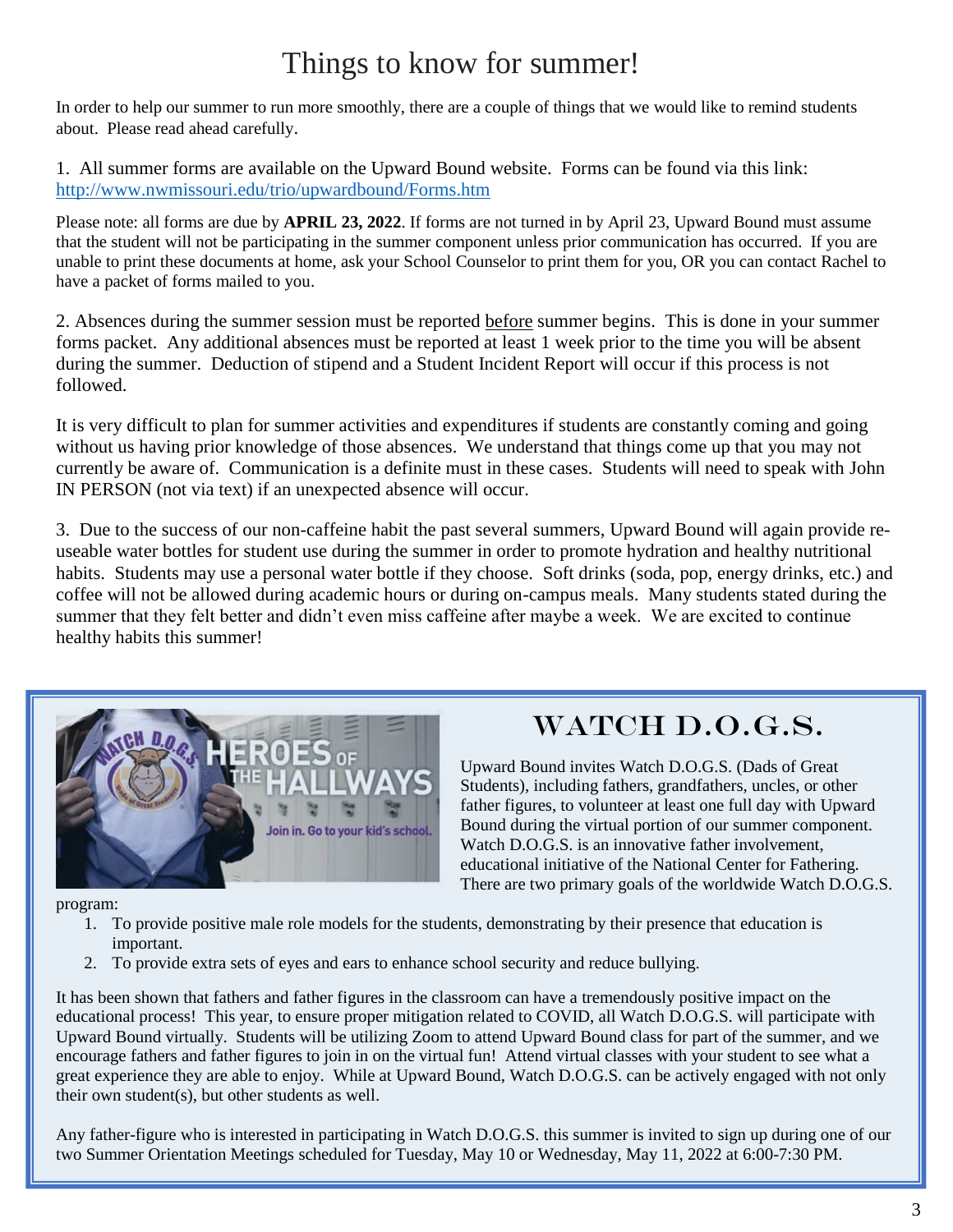# IMPORTANT DATES

# **Summer Orientation** May 10 or May 11, 2022

6:00-7:30 PM

Students and parent(s)/guardian(s) must attend ONE orientation night. You may choose either date.

You will need to ensure that all forms for the summer component are turned in to the Upward Bound Office by **April 23, 2022**. Forms can be found on our website. <http://www.nwmissouri.edu/trio/upwardbound/Forms.htm>

Please bring information on any additional summer absences that have not already been reported.

**Bridge Summer Orientation May 17, 2022**

Students participating in the Upward Bound Bridge program this summer will need to bring a parent/guardian to Bridge Orientation. If you are 18, it is still important to bring a parent/guardian.

Please ensure that all forms for the Upward Bound summer Bridge program are turned in to the Upward Bound Office by April 23, 2022.

Please bring information on any additional summer absences that have not already been reported.

# ACT Test Dates

| <b>Test Date</b> | Registration  | Late Fee                 |
|------------------|---------------|--------------------------|
|                  | Deadline      | Required                 |
| Apr. 2, 2022     | Feb. 25, 2022 | Feb. 26-Mar. 11.<br>2022 |
| Jun. 11, 2022    | May 6, 2022   | May 7-20, 2022           |
| July 16, 2022    | June 17, 2022 | June 18-24, 2022         |

#### **Always use the Upward Bound code: 9713**

\*\*Remember: Each UB participant can utilize 2 ACT fee waivers. Forms are available by contacting the UB office.

\*\*\*Contact Rachel to obtain an ACT fee voucher. It is recommended to use a voucher before one of your waivers. Fee Vouchers from Upward Bound are only available this year.

For more information go to http://www.actstudent.org

# Important Upward Bound Updates

## ACT Vouchers

Upward Bound currently has available funds to be able to PAY FOR all of our students to take the ACT, regardless of how many times each student takes it. This is in the form of a Fee Voucher, not to be confused with ACT Fee Waivers.

UB and your school are able to offer TWO ACT Waivers during a student's high school career. The Fee Voucher that UB is offering does not affect Waivers. It is recommended to utilize the Upward Bound ACT Vouchers before using your available Waivers, especially since Vouchers are only being offered by Upward Bound through summer 2021. All Upward Bound students are eligible for the ACT Fee Voucher. If you are planning to take the ACT during the 2021 summer, let Rachel know and you may use an ACT Fee Voucher.

All students are eligible to use up to two ACT Fee Waivers, which Upward Bound does offer. If you would like to use a Fee Waiver, please let Rachel know.

> 2022 UB Summer Session June 5-July 8

2022 Summer Enrichment Trip July 11-15

#### **UB Contact Information**

Office: 660-562-1630 Fax: 660-562-1631 Email: [wistrom@nwmissouri.edu](mailto:wistrom@nwmissouri.edu) [ub.nwmsu@gmail.com](mailto:ub.nwmsu@gmail.com)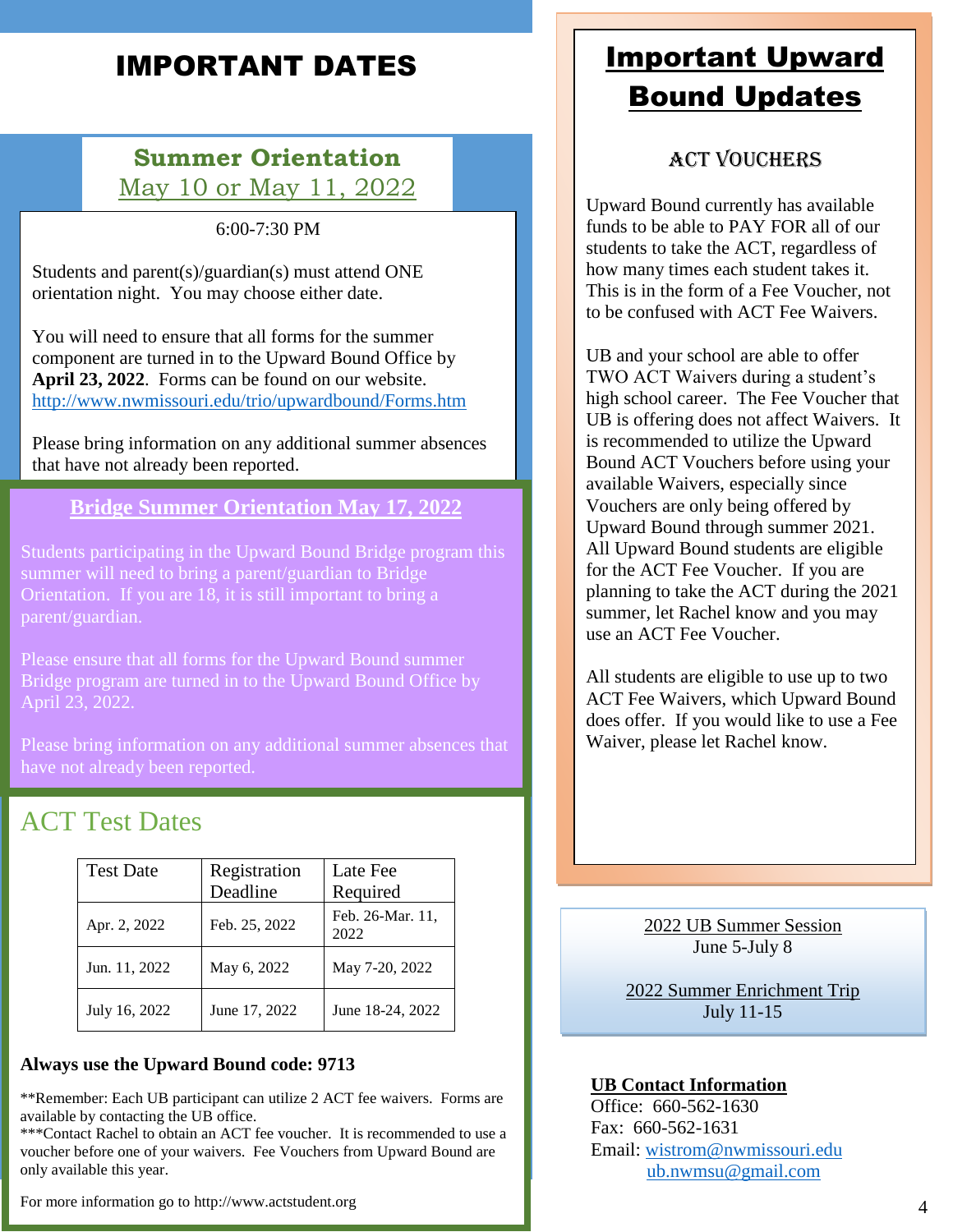



**Summer Calendar 2022 \*Locations may change**

## **Week 1**

| Sunday, June 5                       | Move-in to the Northwest residence halls<br>$3:00-4:00$ pm for SAC<br>4:00-4:45pm for New Students<br>4:45-5:30pm for Returning Students                     |
|--------------------------------------|--------------------------------------------------------------------------------------------------------------------------------------------------------------|
| Monday, June 6                       | <b>Bridge Classes Begin</b><br><b>Family Group Evening Activities</b>                                                                                        |
| Tuesday, June 7<br>Wednesday, June 8 | Tutoring in Hall and Family Visitor Night<br><b>Service Learning Activities</b>                                                                              |
| Thursday, June 9<br>Friday, June 10  | Large Group Activity Night- Royals Game<br>Presentations and workshops<br><b>Job Shadowing/Work Study</b><br>Check out of the residence halls (11am-12:30pm) |

# **Week 2**

| Sunday, June 12   | Return to the residence halls for early check-in (5-7pm)                 |
|-------------------|--------------------------------------------------------------------------|
|                   | <b>Academic Activity</b>                                                 |
| Monday, June 13   | Bridge classes begin                                                     |
|                   | <b>Family Group Evening Activities</b>                                   |
| Tuesday, June 14  | Tutoring in Hall and Visitor Night                                       |
|                   | Wednesday, June 15 Large Group Activity Night-Lied Center and the Hangar |
| Thursday, June 16 | Early Check Out (4 pm)                                                   |
| Friday, June 17   | No UB - Holiday                                                          |

## **Week 3**

| Sunday, June 19    | Return to the residence halls for check-in (7-9pm) |
|--------------------|----------------------------------------------------|
| Monday, June 20    | <b>Family Group Evening Activities</b>             |
| Tuesday, June 21   | Tutoring in Hall and Visitor Night                 |
| Wednesday, June 22 | <b>Service Learning Activities</b>                 |
| Thursday, June 23  | Large Group Activity Night – Henry Doorly Zoo      |
| Friday, June 24    | Presentations and workshops                        |
|                    | <b>Job Shadowing/Work Study</b>                    |
|                    | Check out of the residence halls (11am-12:30pm)    |